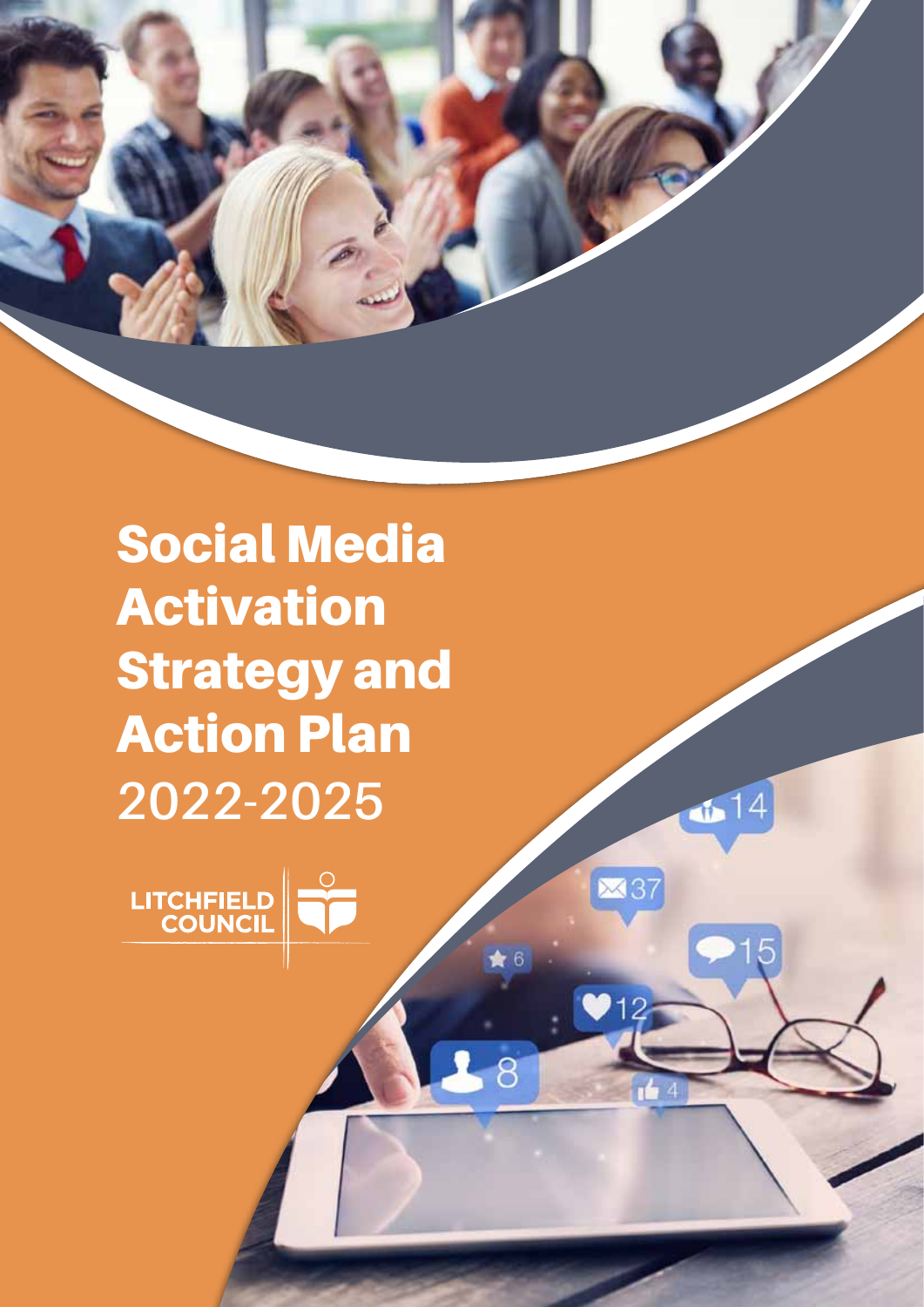#### **Social Media Activation Action Plan**

|  | <b>Community Need</b>                                   | <b>Definition</b>                                                                                                                                                                                                                 | How we achieve it                                                                                                                                    | <b>Content Strategy</b>                                                                                                                                                               |
|--|---------------------------------------------------------|-----------------------------------------------------------------------------------------------------------------------------------------------------------------------------------------------------------------------------------|------------------------------------------------------------------------------------------------------------------------------------------------------|---------------------------------------------------------------------------------------------------------------------------------------------------------------------------------------|
|  | <b>Collaboration</b><br>and inclusion                   | A large part<br>of community<br>development<br>revolves around<br>two major values:<br>group inclusion and<br>collaboration.                                                                                                      | <b>Collaboration and</b><br>inclusion - Sharing<br>positive stories of<br>people within the<br>community. Share<br>our passion for the<br>community. | Community heroe<br>Positive communi:<br>contributions i.e., t<br>that people are us<br>community grants                                                                               |
|  | <b>Meaningful</b><br><b>participation</b><br>and change | It's essential to<br>understand that<br>your participation<br>is needed for a<br>greater purpose.<br>Your contributions<br>have significant<br>meaning and value<br>as you move your                                              | Use the platform to<br>ask for feedback and<br>opinion.                                                                                              | Tell the communit<br>changes that are h<br>so they feel a part<br>process<br>E.g., if you're fixing<br>ask the communit<br>nominate any dan<br>potholes they kno<br>"Have your say on |
|  |                                                         | community towards<br>change.<br>Respect for your                                                                                                                                                                                  | Share stories of                                                                                                                                     | Litchfield can be n<br>sustainable"<br>Legends of Litchfi                                                                                                                             |
|  | <b>Respect</b>                                          | community and<br>others is so important<br>in this process.<br>Without it, the change<br>that's needed will not<br>be possible. Focusing<br>on solidarity and<br>being respectful of<br>others is a large part<br>of the process. | people within your<br>community, activities<br>that the community is<br>proud of.                                                                    | of the Year<br>End of year schoo<br>- proud of Litchfiel<br>community and ch                                                                                                          |
|  |                                                         |                                                                                                                                                                                                                                   |                                                                                                                                                      | When Litchfield re<br>are given Australia<br>Australian citizens                                                                                                                      |
|  |                                                         |                                                                                                                                                                                                                                   |                                                                                                                                                      | Litchfield Art Exhil                                                                                                                                                                  |
|  |                                                         |                                                                                                                                                                                                                                   |                                                                                                                                                      | Volunteer firies ke<br>community safe                                                                                                                                                 |

| How we achieve it                                                                                                                                    | <b>Content Strategy</b>                                                                                                                |  |
|------------------------------------------------------------------------------------------------------------------------------------------------------|----------------------------------------------------------------------------------------------------------------------------------------|--|
| <b>Collaboration and</b><br>inclusion - Sharing<br>positive stories of<br>people within the<br>community. Share<br>our passion for the<br>community. | <b>Community heroes</b><br>Positive community<br>contributions i.e., the projects<br>that people are using the<br>community grants for |  |
| Use the platform to<br>ask for feedback and<br>opinion.                                                                                              | Tell the community about<br>changes that are happening,<br>so they feel a part of the<br>process                                       |  |
|                                                                                                                                                      | E.g., if you're fixing potholes,<br>ask the community to<br>nominate any dangerous<br>potholes they know of                            |  |
|                                                                                                                                                      | "Have your say on how<br>Litchfield can be more green/<br>sustainable"                                                                 |  |
| <b>Share stories of</b><br>people within your                                                                                                        | Legends of Litchfield/Citizen<br>of the Year                                                                                           |  |
| community, activities<br>that the community is<br>proud of.                                                                                          | End of year school concerts<br>- proud of Litchfield<br>community and children                                                         |  |
|                                                                                                                                                      | When Litchfield residents<br>are given Australians are<br>Australian citizenship                                                       |  |
|                                                                                                                                                      | Litchfield Art Exhibition                                                                                                              |  |
|                                                                                                                                                      | Volunteer firies keeping the<br>community safe                                                                                         |  |

WHAT The Litchfield Council Social Media Activation Strategy 2022 - 2025 guides Council on<br>WHAT how it communicates through social media around high value topics. Communication and engagement with the community through social media aims to:

**Meaningful** participation and change

#### **Respect**

# **Introduction**

- • Inform the community of Council's actions and activities
- • Promote Council events, and community activities
- • Demonstrate the Council's relationships with community organisations
- • Provide a platform where the community can communicate with the Council on issues that are of concern to them.
- **WHY** It is important for Council to engage with the community in a timely manner, to create awareness, inform and strengthen the community and encourage the use of services and facilities. It is essential that the community have a consistent, accurate and reliable single source of truth for Litchfield Council related topics.
- **HOW** The implementation of the Social Media Activation Strategy and Action Plan will be guided through the development of a content framework, calendar of annual events and sound key messaging using clear and relatable language.

# **Priorities**

Through the **Social Media Activation Strategy and Action Plan**, Litchfield Council will continue to enhance communications and improve social media presence to encourage community participation and build reputation in the community.

### Collaboration and inclusion



# **Objectives**

Council is committed to open and transparent regular communications with our community. The community rely on Council's communications to be kept informed and abreast of Council decisions, services and activities.